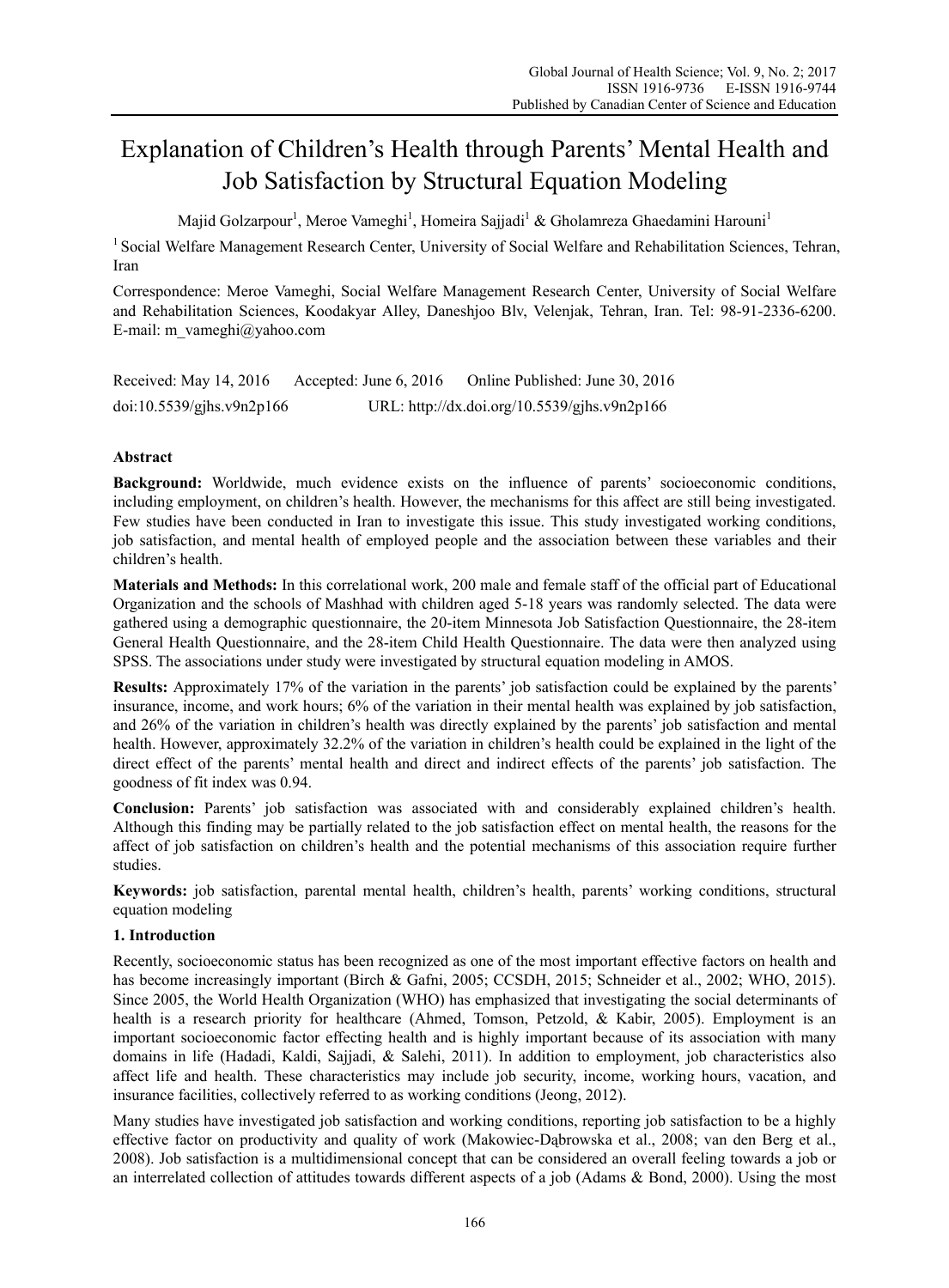common instruments of job satisfaction measurement, Spector summarized different dimensions of job satisfaction as follows: being appreciated, relationships, colleagues, fringe benefits, working conditions, nature of work, nature of organization, organizational policies and processes, salary, personal growth, raise opportunities, positive feedback, job security, and supervision (Lu, While, & Barriball, 2005).

Job satisfaction may be associated with job output (Pugno & Depedri, 2010), job intervention in family life (Grandey, Cordeiro, & Crouter, 2005), burnout and leaving the job (Arches, 1991; Ramoo, Abdollah, & Piaw, 2013), and job dynamics (Kristensen & Westergård-Nielsen, 2004). In addition, some research has demonstrated that the people who are dissatisfied with their jobs are more likely to experience adverse health outcomes, such as mental health problems (Hobbi, Moghaddasi, Hatami, Abadi, & Anisi, 2011; Kaheh & Heivadi, 2012) and develop cardiovascular diseases, chronic headaches, and other diseases (Harandi & Borjali, 2005). A systematic review of 485 articles indicated that job satisfaction was mostly associated with psychological problems, such as depression, self-esteem, and anxiety, and was less associated with physical illnesses (Faragher, Cass, & Cooper, 2005).

Working conditions affect health. Additionally, some studies have demonstrated a direct, significant association between working conditions and the health status of family members, including children (Parcel & Menaghan, 1994; Vandell & Ramanan, 1992; Yetis-Bayraktar, Budig, & Tomaskovic-Devey, 2013). Parents' poor socioeconomic status, including employment, may affect children's health and development, which is an important health factor over the course of the entire lifetime and potentially influences both childhood and adulthood (Ruijsbroek et al., 2011).

Out of different dimensions of parents' employment, income, working hours, and vacation have been investigated more frequently compared to other dimensions. For example, Case et al. found that parents' full-time jobs caused an increase in family income and promotion of the children's health, and lower income levels led to poorer health outcomes (Case, Lubotsky, & Paxson, 2001). In addition, Han and Waldfogel demonstrated that children, aged 10-14 years, of mothers with rotational shift work were more likely to commit delinquent acts and have behavioral problems at school (Han & Waldfogel, 2007). A critical review of 23 studies reported significant associations between nonstandard work schedules and adverse child developmental outcomes (Li et al., 2013). Han and Miller found that parents' non-standard shift work, such as night work and irregular working hours, could increase the risk of depression, particularly among children (Han & Miller, 2009).

Moreover, an investigation of the data from 16 European countries between 1969 and 1994 indicated that giving more paid vacation time was associated with decreased mortality among infants and children. In particular, the most robust negative association was derived between vacation duration and post-neonatal mortality compared to prenatal mortality, infant mortality, and low birthweight (Ruhm, 2000).

Additionally, some studies have confirmed that mental health of parents, especially mothers, affects children's health. The WHO reported that in developing countries, mothers' depression is associated with more frequent admission to neonatal care units, incidence of diarrheal diseases, decreased vaccination completion for children, and poorer physical, cognitive, social, behavioral, and affective development of infants (UNFPA, 2008). A cohort study in Australia demonstrated that prepartum depression signs were predictors of a poorer health status in the early years of childhood, which is a predictor of depression in adulthood because of increasing health-related stresses in early adulthood (Raposa, Hammen, Brennan, & Najman, 2014).

In Iran, job satisfaction and its association with health, particularly mental health, have been frequently investigated. Some of these studies found a significant association between some or all dimensions of job satisfaction and health (Bakhshayesh, 2013; Banihashemiyan et al., 2012; Habib & Shirazi, 2003; Hobbi et al., 2011; Kaheh & Heivadi, 2012; Rasoli & Eslamy, 2013; Saberi et al., 2009, Sepah Mansour et al., 2012). However, very few studies have investigated the association between parents' working conditions or job satisfaction and children's health to date. One study found a positive, significant correlation between military personnel's job satisfaction and their wives' and children's mental health (Hobbi, Moghaddasi, Hatami, AzadmarzAbadi, & Anisi, 2011). Moreover, other studies found significant associations between burnout among nursing mothers (Shoushtari, Arabgol, Aldin, & Elahi, 2004), as well as an association between the lack of a constant presence of fathers at home because of working far from home and children's behavioral problems (Shahgholian, 2008).

In addition to the limited number of studies on this issue, reasons for the association between the parents' job characteristics and satisfaction with children's health and the role of potential moderators have not yet been studied. This study was conducted to investigate this association and the role of parents' mental health using structural equation modeling (SEM) in a cohort of employees with different job categories in an organization.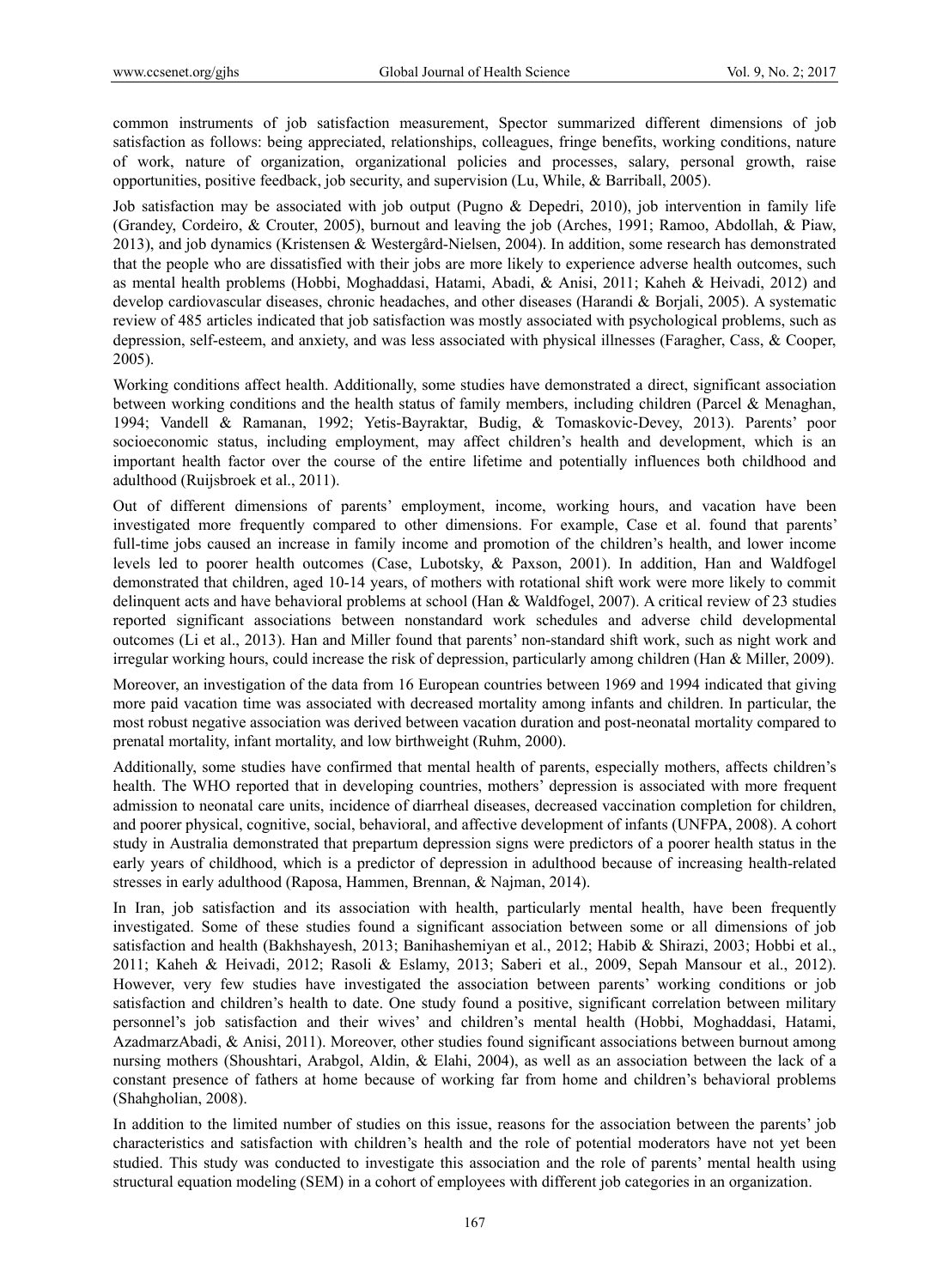## **2. Materials and Methods**

#### Study design and study population

In this correlational work conducted in 2015-2016, the study population consisted of all male and female employees of the Education Organization and the schools of Mashhad who had children aged 5-18 years.

## **3. Sample Size and Sampling**

Sample size was determined using a typical method for correlational studies. According to previous works, the desirable correlation coefficient was considered 0.3, the 95% confidence interval was 96.1, and 0.84 with beta was 0.2. Accordingly, the sample size was determined to be 85 people (Rafiey et al., 2008). In light of including two groups, one of men and one of women, and to account for potential dropouts (Rafiey et al., 2008), the final sample size needed was 200 people. Stratified, random sampling was adopted for this study.

In this study, gender was considered the stratum of the study. First, four education districts were selected from 13 education districts across Mashhad using a simple random sampling technique. Then, one girls' school and one boys' school were randomly selected from each district and sampling was done in the education organizations and the selected schools of the four education districts under study. The inclusion criteria were: being employed by the Education Organization or schools of Mashhad and having at least one child aged 5-18 years. If the participants had a disabled or critically ill child or did not live with their child, they were excluded from the study.

# **4. Methods of Gathering Data and Instruments**

To investigate demographic characteristics and working conditions of the parents, a relevant questionnaire was used. To measure job satisfaction, the 20-item Minnesota Job Satisfaction Questionnaire was administered. The parents' mental health was measured using the General Health Questionnaire (GHQ-28) and the children's health status was assessed with the 28-item Child Health Questionnaire. After the Education Organization and the parents provided the required consent to gather the data, the researchers administered the job satisfaction and child health questionnaires to the parents with at least one child aged 5-18 years. The parents with more than one child aged 5-18 years were asked to fill out the questionnaires for only one of them. The questionnaires were anonymous and the parents were told that they were free to end their participation at any time.

#### **5. Demographic and Working Conditions Questionnaire**

This questionnaire consisted of 18 questions to investigate demographic characteristics and working conditions consisting of work experience, working hours per week, monthly income, type of basic insurance (healthcare services, social insurance), and the presence or lack of supplemental insurance coverage.

# **6. Questionnaire GHQ-28**

Goldberg and Hillier developed the 28-item GHQ-28 in 1972 (MasoudZadeh, Khalilian, Ashrafi, & Kimia Bigi, 2004(. This questionnaire was administered to investigate the parents' general health. Each item is scored using a four-point (0-3) scale, with the total score ranging from 0 to 84. The cut-off point is considered 9 for subscales (physical signs, anxiety, social dysfunction, and depression) and 23 for the whole questionnaire. The lower the score, the better the general health status (MasoudZadeh, Khalilian, Ashrafi, & Bigi, 2004). This questionnaire has already been validated in the Tehran Psychiatric Institute (Harouni, Boroujeni, Jafari, & Boroujeni, 2014). The reliability of the whole questionnaire and the subscales of physical signs, anxiety, social dysfunction, and depression was 0.91 and 0.87, 0.89, 0.88, and 0.79, respectively.

#### **7. Minnesota Job Satisfaction Questionnaire**

Weiss et al. developed the Minnesota Job Satisfaction Questionnaire with one short 20-item version and two long 109-item versions (Weiss, Dawis, & England, 1967). In this work, the short version was used. This questionnaire is based on the presupposition that job satisfaction or dissatisfaction is a part of a bipolar continuum and measures job satisfaction by aggregating the scores of two subscales, intrinsic and extrinsic satisfaction (Aqda et al., 2013). The items of this questionnaire are scored using a Likert scale with minimum and maximum scores of 20 and 100, respectively. The scores 0-47 represent low job satisfaction, 48-76 moderate job satisfaction, and 77-100 high job satisfaction (Weiss, Dawis, & England, 1967). In this study, Cronbach's alpha was 0.845, 0.837, and 0.897 for intrinsic satisfaction, extrinsic satisfaction, and the whole questionnaire, respectively.

#### **8. 28-Item Child Health Questionnaire**

Landgraf and Abetz developed the Child Health Questionnaire. There are four versions, one self-administered 87-item version and three 28, 50, and 98-item versions, which are administered to parents with children aged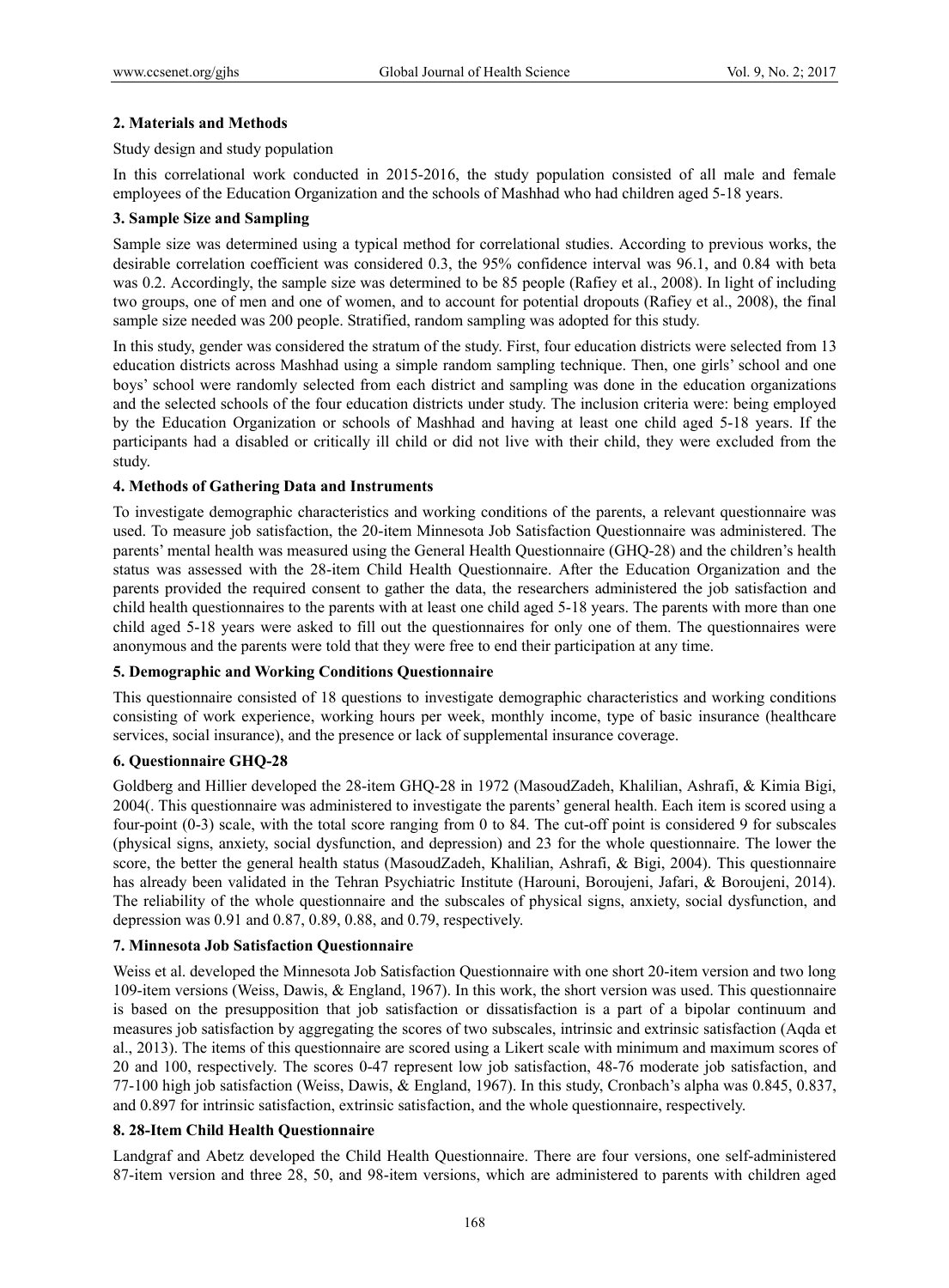5-18 years (Landgraf & Abetz, 1996). In this study, the 28-item version was used. This questionnaire consists of 13 subscales that generally measure physical health (physical functioning or problems and limitations, general health, and bodily pain) and psychosocial health (social, affective-behavioral limitations, self-esteem, mental health, behavior, and family problems; Drotar, Schwartz, Palermo, & Burant, 2006).

The 28-item version of this questionnaire is scored using a Likert scale with minimum and maximum scores of 28 and 133, respectively, according to the minimum and maximum scores and the number of items on each subscale. The validity of this questionnaire has already been confirmed (Gharehbaghy & Vafaie, 2007). In a study on students in Iran, Cronbach's alpha was reported to be 0.70 and 0.85 for physical and psychosocial health, respectively (Gharehbaghy & Vafaie, 2007). In addition, Golzarpour et al. investigated the validity of this questionnaire.

In this study, using a first-order factor analysis, 22 questions remained in the light of factor loads and goodness of fit indices (GFI=0.885, CFI=0.925, RMSEA=0.056). In the second-order factor analysis (GFI=0.869, CFI=0.907, RMSEA=0.06), it was found that the items of the questionnaire could be integrated. Moreover, total internal consistency was reported to be 0.851 via a Cronbach's alpha and ICC 0.751 after modifications, which are acceptable coefficients (Golzarpour, Vameghi, Sajjadi, & Harouni, 2016).

For modeling investigations, SEM was used in AMOS 22. The research model consisted of three latent variables, job satisfaction, general health, and child health. To assess the model, normalized chi-square (χ2/df) and root mean square error of approximation (RMSEA), goodness-of-fit index (GFI), and comparative fit Index, were used. Non-significant values of (χ2/df), RMSEA<0.80, CFI>0.90, and GFI>0.90 represented acceptable GFI of the model. The significant path coefficients were investigated using critical ratio and standard error (Ghassemie, 2014).

## **9. Results**

Table 1 shows the demographic characteristics of the parents and the children on whom their parents filled out the health questionnaire. It also illustrates the parents' working conditions, including mean work experience, working hours, income, and basic and supplemental insurance.

| <b>Demographic characteristics</b> | Mean | <b>Standard deviation</b> |
|------------------------------------|------|---------------------------|
| Age                                | No.  | $\frac{0}{0}$             |
| <b>Parents</b>                     | 41.5 | 5.9                       |
| <b>Children</b>                    | 11.5 | 4.2                       |
| Child's gender                     | No.  | $\frac{0}{0}$             |
| Female                             | 104  | 52                        |
| Male                               | 96   | 48                        |
| Parent's gender                    | No.  | $\frac{0}{0}$             |
| Female                             | 101  | 50.5                      |
| Male                               | 99   | 49.5                      |
| Parent's educational level         | No.  | $\frac{0}{0}$             |
| Elementary                         | 6    | 3                         |
| Secondary                          | 17   | 8.5                       |
| <b>High school</b>                 | 17   | 8.5                       |
| Associate degree                   | 18   | 9                         |
| <b>BSc/BA</b>                      | 107  | 53.5                      |
| <b>MSc/MA</b>                      | 32   | 16                        |
| <b>PhD</b>                         | 3    | 1.5                       |
| <b>Total</b>                       | 200  | 100                       |

Table 1. Distribution of demographic characteristics in the participants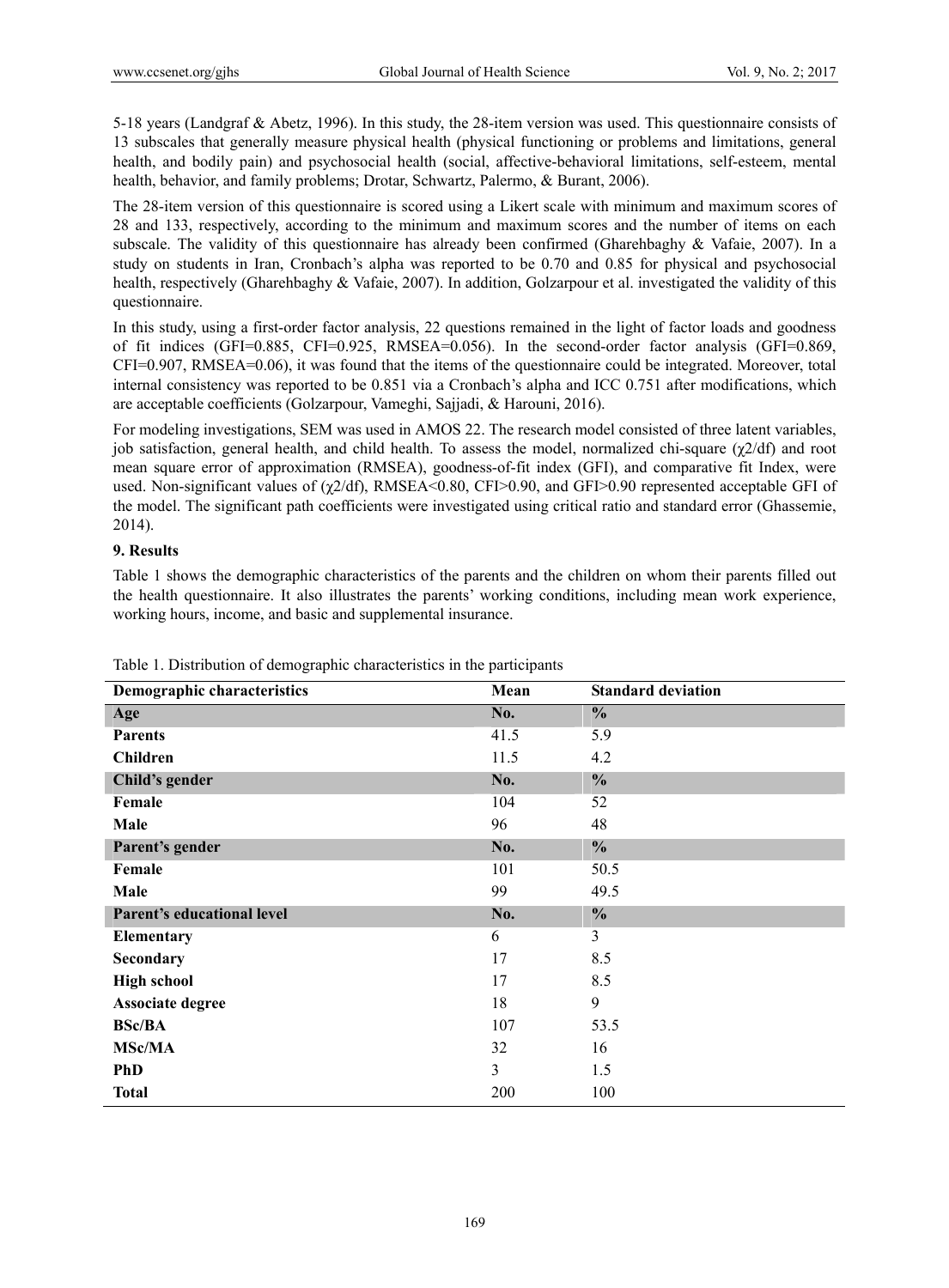# *9.1 Parents' Working Conditions, Job Satisfaction, and Mental Health*  Table 2 shows the parents' job satisfaction and mental health.

| <b>Scale</b>         | <b>Subscales</b>             | Mean                                 | <b>Standard</b><br>deviation | <b>Maximum</b>                             | <b>Minimum</b> |  |
|----------------------|------------------------------|--------------------------------------|------------------------------|--------------------------------------------|----------------|--|
|                      | Job satisfaction             | 64.77                                | 14.1                         | 98                                         | 20             |  |
|                      | Somatization                 | 8.68                                 | 4.42                         | 20                                         | $\overline{0}$ |  |
|                      | Anxiety and<br>sleeplessness | 8.35                                 | 5.09                         | 21                                         | $\overline{0}$ |  |
| <b>Mental health</b> | Social dysfunction           | 11.52                                | 4.63                         | 21                                         | $\theta$       |  |
|                      | Depression                   | 3.15                                 | 4.04                         | 20                                         | $\overline{0}$ |  |
|                      | Total score                  | 31.70                                | 13.35                        | 73                                         | $\overline{0}$ |  |
|                      | Work experience<br>(year)    | 30                                   | 3                            | 18.43                                      | 6.96           |  |
| Work<br>conditions   | Working hours a<br>month     | 48                                   | 18                           | 38.84                                      | 6.42           |  |
|                      | Monthly income<br>(Rials)    | 30,000,000                           | 6,000,000                    | 13,000,000                                 | 4,000,000      |  |
|                      | Insurance status             | Being covered by social<br>insurance |                              | Being covered by supplemental<br>insurance |                |  |
|                      |                              | 143(71.5%)                           |                              | 102(51%)                                   |                |  |

Table 2. Parents' working conditions, job satisfaction, and mental health

Given the mean total score (64/77) and minimum and maximum scores (20 and 100, respectively) of job satisfaction, the job satisfaction of the staff of the Mashhad Education Organization was acceptable (Table 2). Furthermore, regarding the determined cut-off points, 8% of the staff had low levels of job satisfaction, 74% moderate levels, and 18% high levels.

The parents' mean total score of general health and mean scores of each subscale of general health are shown in Table 2. According to the cut-off point of the administered questionnaire, 41.5% of the parents had somatization problems, 38.5% anxiety, 59% social dysfunction, and 8.5% depression. According to the total scores, 68% of the parents had low general health levels.

## *9.2 Children's Health Status*

For all subscales, the closer the mean scores to the maximum score, the better the health status. In the light of the children's mean scores of each subscale of general health and total scores of general health, and minimum and maximum scores of the administered questionnaire (Table 4), the children had a relatively acceptable health status in all subscales and on the whole.

| <b>Domains/total score</b>                        | Mean  | <b>Standard deviation</b> | <b>Minimum</b> | <b>Maximum</b> |
|---------------------------------------------------|-------|---------------------------|----------------|----------------|
| Children's mental health                          | 18.16 | 3.55                      |                | 25             |
| Self-satisfaction                                 | 12.02 | 2.23                      |                | 15             |
| Children's activity status                        | 10.12 | 2.37                      | 4              | 12             |
| Children's performance                            | 14.67 | 3.08                      | 4              | 18             |
| Parents' worry                                    | 7.15  | 2.43                      | 2              | 10             |
| Parents' limitations                              | 5.75  | 2.98                      | 2              | 10             |
| Children's general health                         | 11.37 | 2.04                      |                | 15             |
| Total score on Child General Health Questionnaire | 79.25 | 11.6                      | 47             | 105            |

Table 3. Descriptive indices of children's health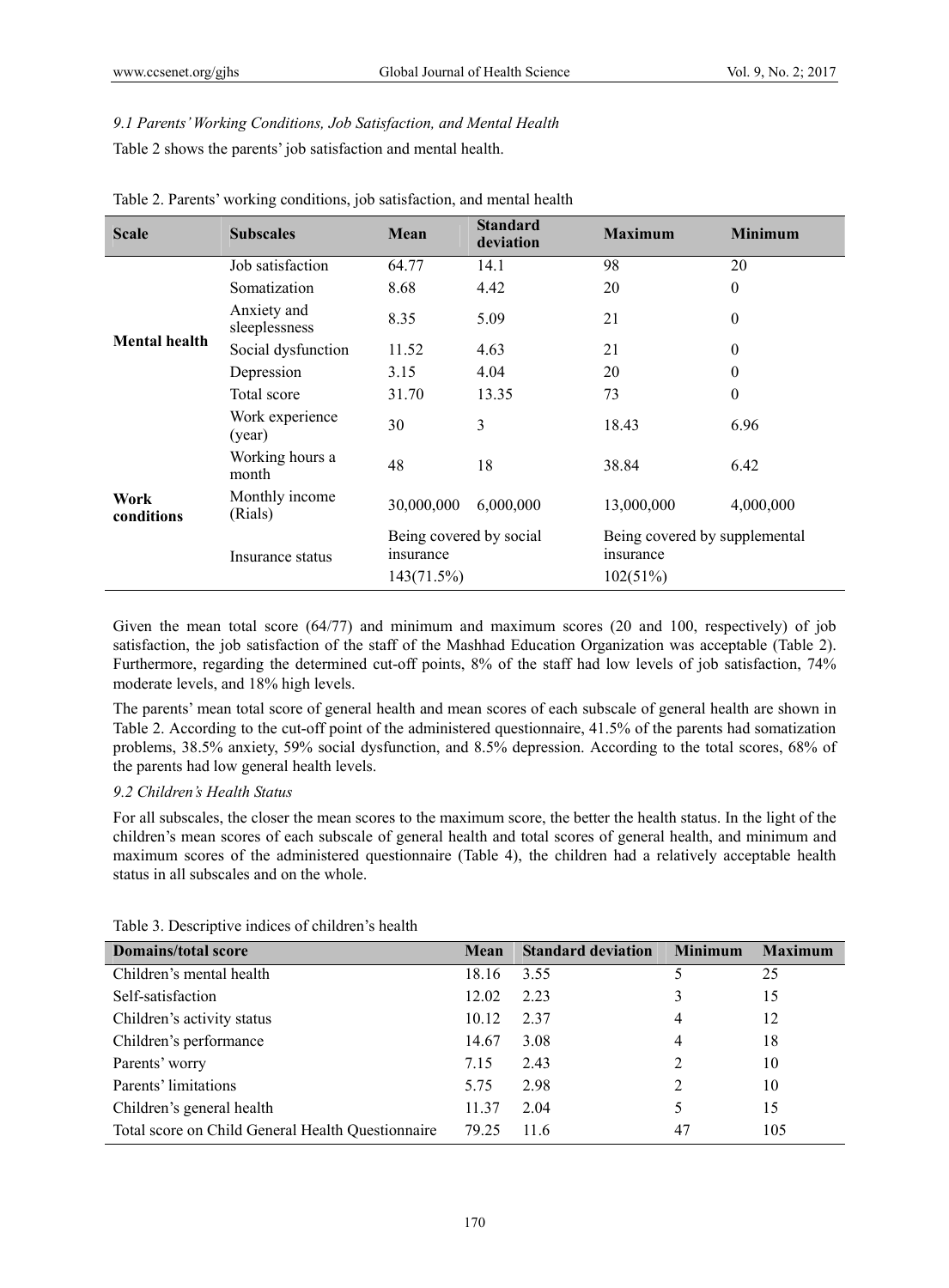#### *9.3 Investigating Theoretical Model of Research*

Figures 1 and 2 illustrate the findings on the research model. According to the first model, including most of the studied variables, approximately 15% of the variation in the parents' job satisfaction could be explained by income, working hours, and insurance, 10% of the variation in the parents' general health could be explained by job satisfaction, and 27% of the variation in the children's health could be explained by the parents' job satisfaction and general health.

In the light of the findings, the association of the parents' job satisfaction was negative with their general health and positive with the children's health. Table 3 shows regression coefficients, the significance of each coefficient, and GFIs of the first model. The GFIs indicated that this model had a relatively acceptable goodness-of-fit.

However, the effects of some of the studied variables were not significant on the parents' job satisfaction and therefore the variable Insurance2 (being or not being covered by supplemental insurance) and the association of some variables with mental health were removed because of being non-significant. In addition that, the effective variables on job satisfaction were correlated (Figure 2).



Figure 1. First research model based on primary theoretical fundamentals

Note: M.H; children's mental health, S.Sat; self-satisfaction, Mov.St; children's movement status, Perf; children's performance, Uneasy; parents' worry, Par Lim; parents' limitations, G.H; children's general health, GHQ; whole Child Health Questionnaire, GHq1; physical problems, GHq2; anxiety and sleeplessness, GHq3; social dysfunction, GHq4; depression, GHQ; general health, Insurance1; being or not being covered by social insurance, Insurance2; being or not being covered by supplemental insurance, Work.H; working hours, Income; income, JobSats; job satisfaction.

According to the second (final) research model, approximately 17% of the variation in job satisfaction could be explained by insurance status, income, and working hours, 6% of the variation in children's mental health could be explained by job satisfaction, and 26% of the variation in children's health directly could be explained by the parents' job satisfaction and mental health.

Job satisfaction both directly and indirectly affected children's health. The direct effect was 0.22, the indirect effect was  $0.103$  [(-0.14)×(-0.25)], and the total effect of job satisfaction was  $0.323$  [(0.14×0.25)+0.22] on the children's health.

More clearly, given the direct effect of the children's mental health and the direct and indirect effects of the parents' job satisfaction, about 32.3% of the variation in the children's health were explained. The association of job satisfaction was negative with the children's mental health and positive with the children's health.

Regression coefficients, the significance of each coefficient, and the GFIs of the modified model are shown in Table 3. As the GFIs indicate, after elimination of the variable Insurance2 from the first model and some of the associations, and development of correlations among effective factors on job satisfaction, first, GFIs improved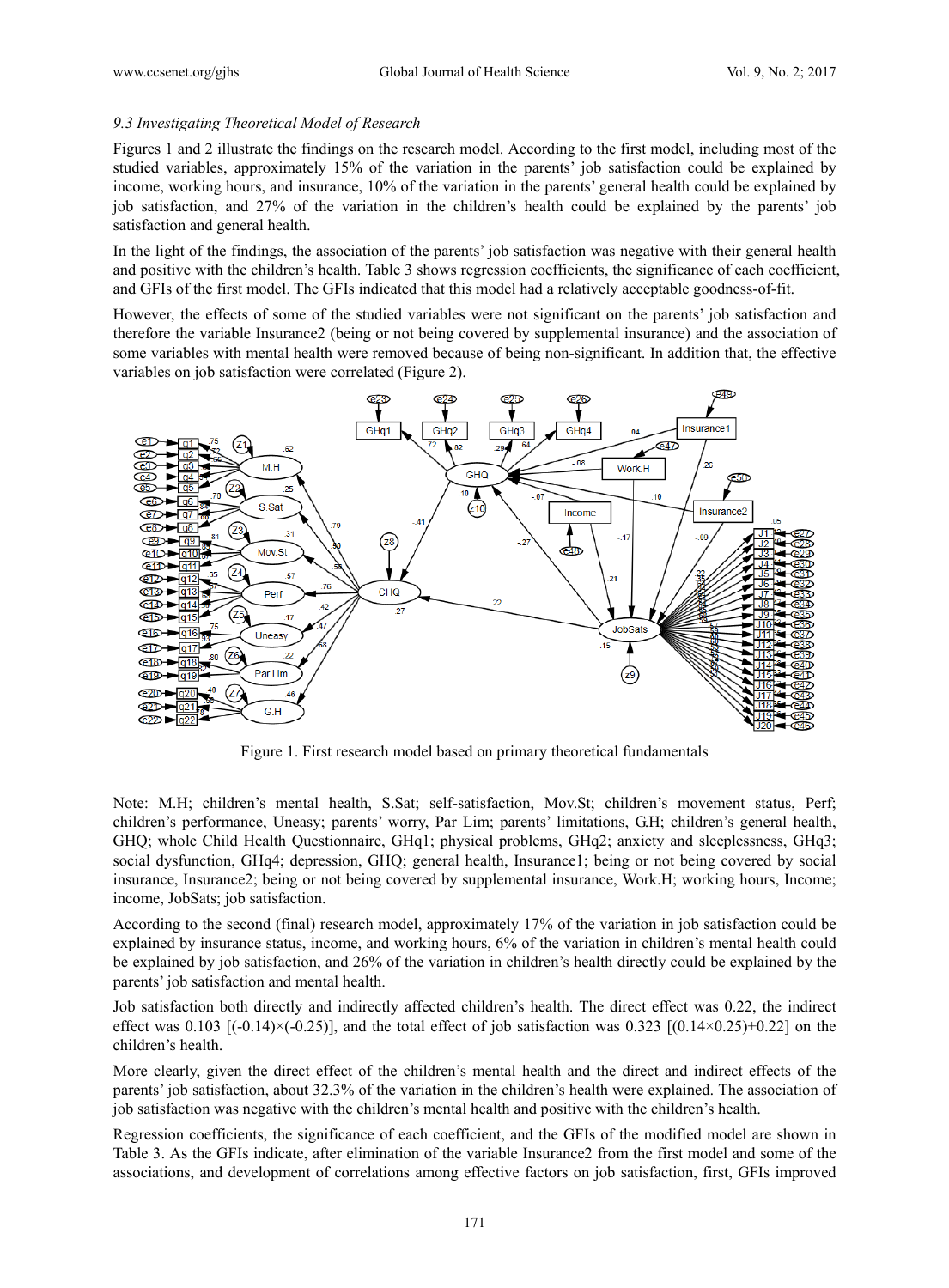and second, no change was seen in determining coefficients, which confirms that the second (improved) research model is economical.



Figure 2. Primary research model after elimination of variables and insignificant associations from the first model

| <b>Model</b>                                                                 | D.Vs.      | I.Vs.                  | <b>Estimate</b> | S.E.  | C.R.     | B       | P     | $\mathbb{R}^2$ |
|------------------------------------------------------------------------------|------------|------------------------|-----------------|-------|----------|---------|-------|----------------|
|                                                                              | JobSats    | Income                 | .000            | .000  | 2.176    | .209    | 0.030 | 0.15           |
|                                                                              |            | Work.H                 | $-.008$         | .004  | $-1.967$ | $-175$  | 0.049 |                |
|                                                                              |            | Insurance <sub>2</sub> | $-0.052$        | .044  | $-1.195$ | .089    | 0.232 |                |
|                                                                              |            | Insurance1             | .167            | .070  | 2.399    | .259    | 0.016 |                |
|                                                                              |            | Work.H                 | $-.041$         | .039  | $-1.055$ | $-.082$ | 0.291 |                |
| Model1                                                                       |            | Income                 | .000            | .000  | $-.867$  | $-.068$ | 0.386 |                |
|                                                                              | <b>GHQ</b> | JobSats                | $-2.969$        | 1.370 | $-2.167$ | $-.270$ | 0.030 | 0.10           |
|                                                                              |            | Insurance <sub>2</sub> | .641            | .493  | 1.299    | .100    | 0.194 |                |
|                                                                              |            | Insurance1             | .258            | .565  | .457     | .036    | 0.648 |                |
|                                                                              | <b>CHQ</b> | <b>GHQ</b>             | $-.060$         | .016  | $-3.816$ | $-413$  | 0.000 | 0.27           |
|                                                                              |            | JobSats                | .345            | .177  | 1.955    | .217    | 0.05  |                |
| Goodness of fit indices: CMIN/Df= 1.87, GFI=0.895, CFI=0.890, RMSEA=0.066    |            |                        |                 |       |          |         |       |                |
|                                                                              | JobSats    | Income                 | .000            | .000  | 2.14     | .205    | 0.045 |                |
| Model <sub>2</sub>                                                           |            | Work.H                 | $-.008$         | .004  | $-2.88$  | $-.168$ | 0.04  | 0.17           |
|                                                                              |            | Insurance1             | .131            | .068  | 1.94     | .203    | 0.05  |                |
|                                                                              | <b>GHQ</b> | JobSats                | $-2.663$        | 1.224 | $-2.17$  | $-.249$ | 0.030 | 0.06           |
|                                                                              | <b>CHQ</b> | <b>GHQ</b>             | $-.060$         | .016  | $-3.82$  | $-412$  | 0.000 | 0.26           |
|                                                                              |            | JobSats                | .345            | .173  | 1.99     | .221    | 0.046 |                |
| Goodness of fit indices: CMIN/Df= $1.75$ , GFI=0.940, CFI=0.901, RMSEA=0.062 |            |                        |                 |       |          |         |       |                |

| Table 3. Regression weights, the significance of each coefficient, and determining coefficients for the first and |  |  |  |  |
|-------------------------------------------------------------------------------------------------------------------|--|--|--|--|
| second research model                                                                                             |  |  |  |  |

*Note.* D.Vs= Dependent variables, I.Vs= Independent Variables, C.R= Critical ratio.

## **10. Discussion**

Health experts have recently investigated working conditions and their associations with staff health. In addition, parents' working conditions are associated with not only their own but also their family members' health (Parcel & Menaghan, 1994; Vandell & Ramanan, 1992; Yetis-Bayraktar et al., 2013). In a review of the relevant research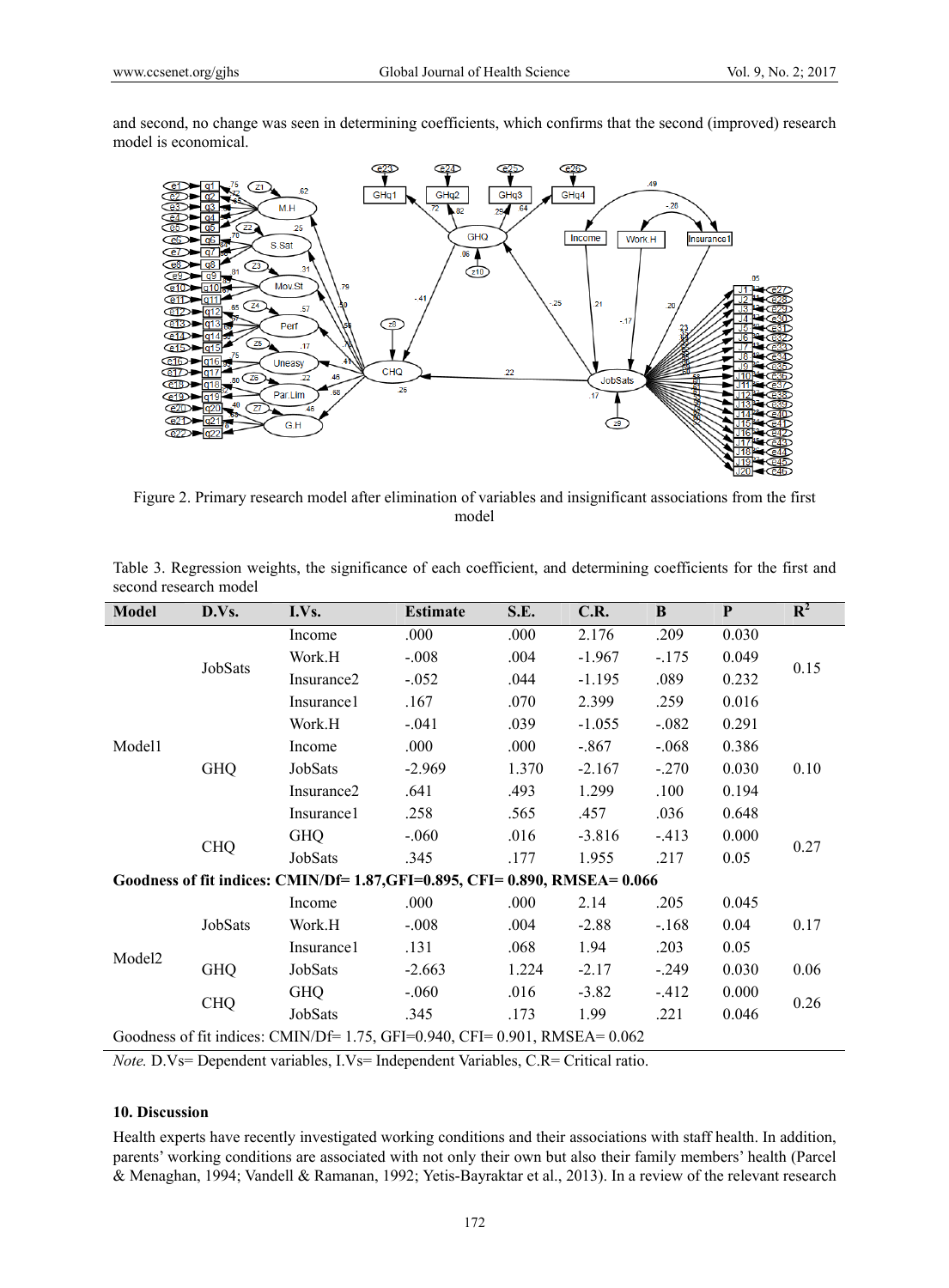conducted in Iran, we found no study specifically investigating the association between working conditions and parents' job satisfaction, and children's health, nor does anything study on how these variables are associated with each other.

In this study, to investigate the association among working conditions, the parents' job satisfaction, and children's health, the parents' mental health was also analyzed in the model as a mediating variable. Based on the final research model, the variables of working conditions, including income, being covered by supplemental insurance and working hours, were not significantly associated with job satisfaction, and 17% of the variation in job satisfaction was explained by these three variables of working conditions.

According to the findings from the first research model, none of the variables of working conditions and the parents' mental health were associated, while in both research models, job satisfaction was significantly associated with the parents' mental health, and according to the second research model, job satisfaction explained about 6% of the variation in the parents' mental health.

Faragher et al.'s study demonstrated that job satisfaction was strongly associated with mental problems and mostly correlated with depression, followed by self-esteem and anxiety (Faragher, Cass, & Cooper, 2005). In addition, the studies conducted in Iran found that the association between job satisfaction and health, especially mental health (Banihashemiyan et al., 2012; Habib & Shirazi, 2003; Hobbi et al., 2011; Kaheh & Heivadi, 2012; Rasoli & Eslamy, 2013; Saberi et al., 2009; Mansour et al., 2012), was significant in some or all of the dimensions of job satisfaction and health. The parents' job satisfaction was directly and significantly associated with the children's health in the final model and directly explained approximately 4% of the variation in the children's health. Moreover, job satisfaction explained approximately 16% of the variation in the children's health indirectly through the parents' mental health. Additionally, the direct effect of job satisfaction on the children's health in addition to its indirect effect on the children's health through the parents' mental health explained 26% of the variation in the children's health. According to the final research model, about 17% of the variation in job satisfaction could be explained by insurance status, income, and working hours, 6% of the variation in the parents' mental health by job satisfaction, and 26% of the variation in the children's health directly by job satisfaction and the parents' mental health. According to the final model, job satisfaction affected children's health not only directly but also indirectly, and given the direct effect of the parents' mental health and direct and indirect effects of the parents' job satisfaction, approximately 32.2% of the variation in the children's health was explained. These findings indicate that parents' job satisfaction can affect their children's health, and job satisfaction affects children's health both indirectly, through variations in parents' health, and directly. In addition, job satisfaction, per se, may affect some of the working conditions of parents.

Previous evidence indicates that job satisfaction is associated with employees' health, particularly mental health (Habib & Shirazi, 2003; Kaheh & Heivadi, 2012) on the one hand, and parents' mental health is definitely associated with children's health on the other hand (Hobbi et al., 2011; Kaheh & Heivadi, 2012).

Furthermore, some recent investigations have demonstrated an association between psychological effects of employment and children's health. Obviously, mental and physical health is considered an asset for parents to communicate with and care for their children, because it affects both the children's development and the family processes (Barnett et al., 2008; Davis et al., 2008; Han, 2008). Fatigue due to insufficient sleep and stress due to inappropriate working conditions can influence parenting and the time spent with children to do important activities.

The stress due to non-standard work schedules can adversely affect family dynamics and family and child cohesion (Barnett et al., 2008; Davis et al., 2008; Han, 2008). Studies have demonstrated that parents' stress at work affects the quality of family interactions, thus affecting children's and adolescents' adaptation (Crouter  $\&$ Bumpus, 2001). In addition, mothers' stress at work may affect child development through decreasing maternal care (Felfe & Hsin, 2012).

Despite the significance of parents' working conditions and the effects on children's health as an important social determinant of health in international databases, this issue has not yet been investigated adequately in Iran. Given the findings of this study, future studies are recommended to investigate this association as well as the mechanisms by which working conditions influence different socioeconomic classes.

One important limitation of the study is the sole dependency on the parents' report about their children's health status. Thus, future studies could assess children's health through children's self-report. Moreover because of insufficient sample size, assessment of the association between variables in different occupational groups was not possible. Additionally, it is presumed that more variations in parental education status may show different results.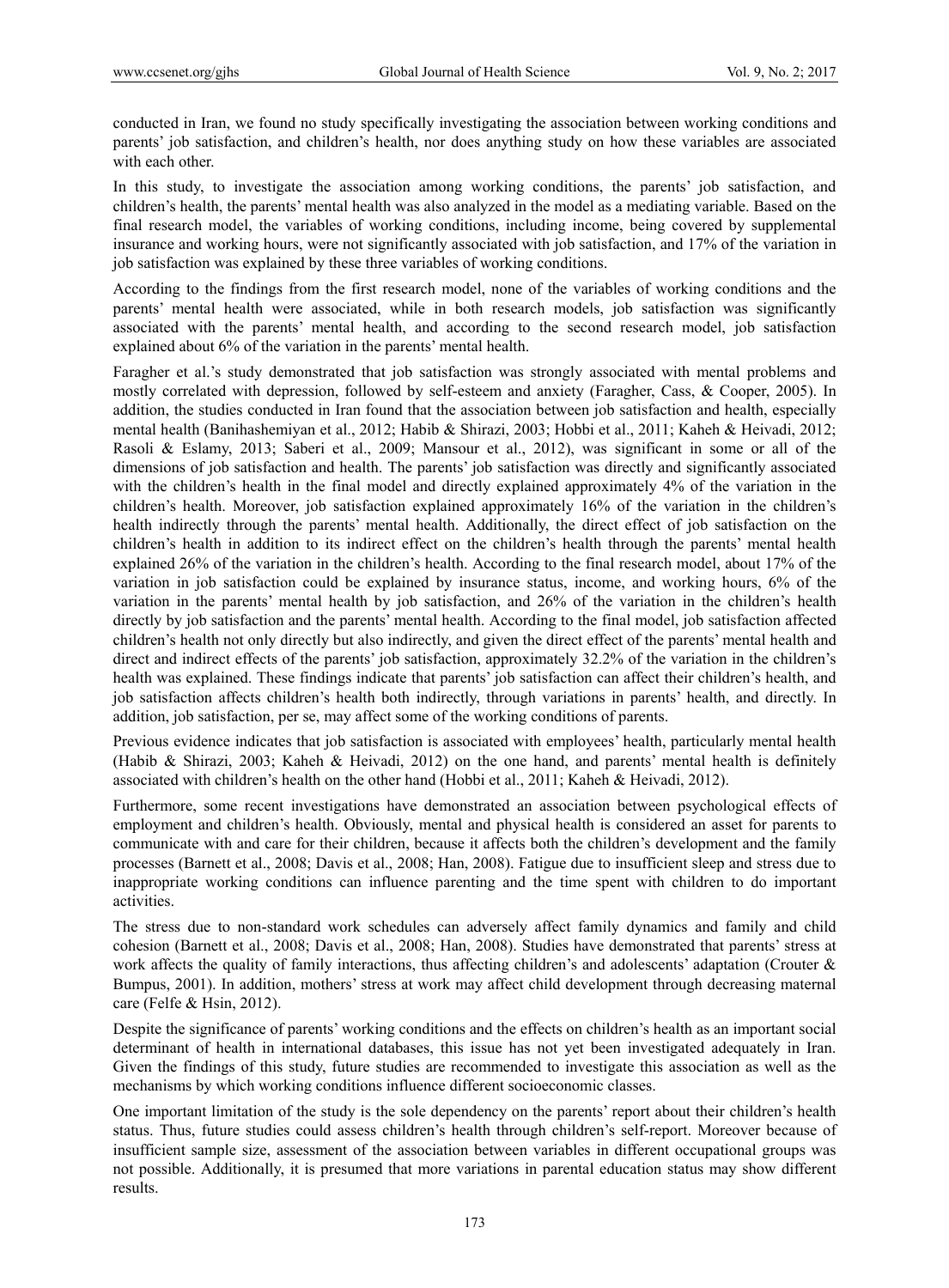#### **11. Conclusion**

Overall, regarding the findings of this study, we can argue that parents' job satisfaction is associated with and can largely explain children's health. Although this can be partially related to job satisfaction's effect on mental health, the potential mechanisms explaining the direct affect on children's health directly require further investigations.

#### **Acknowledgments**

This paper was one part of MSc thesis. Financial support was provided by the Social Welfare Management Research Center, University of Social Welfare and Rehabilitation Sciences.

#### **Competing Interests Statement**

The authors declare that there is no conflict of interests regarding the publication of this paper.

#### **References**

- Adams, A., & Bond, S. (2000). Hospital nurses' job satisfaction, individual and organizational characteristics. *Journal of Advanced Nursing, 32*, 536-543. http://dx.doi.org/10.1046/j.1365-2648.2000.01513.x
- Ahmed, S. M., Tomson, G., Petzold, M., & Kabir, Z. N. (2005). Socioeconomic status overrides age and gender in determining health-seeking behavior in rural Bangladesh. *Bulletin of the World Health Organization, 83*, 109-117.
- Aqda, M. A., Pude, Z. Y., Zarch, M. K., Rastegar, K., Dehgan, Z., & Hakimian, E. (2013). Relationship between job satisfaction and marital satisfaction in welfare organization of Yazd City. *Journal of Tolooe-Behdasht, 12*, 119-132.
- Arches, J. (1991). Social structure, burnout, and job satisfaction. *Social Work, 36*, 202-206.
- Bakhshayesh, A. R. (2013). The relationship between personality types and general health with job satisfaction of Yazd Health Center staffs. *Journal of Payavard-Salamat, 7*, 42-55.
- BaniHashemiyan, K., Jahrumi, F. G., Pirkashani, N. G., & Sharafy, M. (2012). Relationship between general health and manager's leadership style and its effect on staff's job satisfaction in Shiraz University of Medical Sciences. *Journal of Payavard-Salamat, 5*, 32-40.
- Barnett, R. C., Gareis, K. C., & Brennan, R. T. (2008). Wives' shift work schedules and husbands' and wives' well-being in dual-earner couples with children: A within-couple analysis. *Journal of Family Issues, 29*, 396-422. http://dx.doi.org/10.1177/0192513X07305346
- Birch, S., & Gafni, A. (2005). Achievements and challenges of Medicare in Canada: Are we there yet? Are we on course? *International Journal of Health Services, 35*, 443-463. http://dx.doi.org/10.2190/RWA1- C3PB-0KY4-HBUT
- Canadian Council on Social Determinants of Health. (2015). *A review of frameworks on the determinants of health*. Retrieved from http://ccsdh.ca/images/uploads/Frameworks\_Report\_English.pdf
- Case, A., Lubotsky, D., & Paxson, C. (2001). *Economic status and health in childhood: The origins of the gradient.* National Bureau of Economic Research. http://dx.doi.org/10.2139/ssrn.275152
- Crouter, A. C., & Bumpus, M. F. (2001). Linking parents' work stress to children's and adolescents' psychological adjustment. *Current Directions in Psychological Science, 10*, 156-159. http://dx.doi.org/10.1111/1467-8721. 00138
- Davis, K. D., Goodman, W. B., Pirretti, A. E., & Almeida, D. M. (2008). Nonstandard work schedules, perceived family well-being, and daily stressors. *Journal of Marriage and Family, 70*, 991-1003. http://dx.doi.org/10. 1111/j.1741-3737.2008.00541.x
- Drotar, D., Schwartz, L., Palermo, T. M., & Burant, C. (2006). Factor structure of the Child Health Questionnaire-parent form in pediatric populations. *Journal of Pediatric Psychology, 31*, 127-138. http://dx.doi.org/10.1093/jpepsy/jsi078
- Faragher, E. B., Cass, M., & Cooper, C. L. (2005). The relationship between job satisfaction and health: A meta-analysis. *Occupational and Environmental Medicine, 62*, 105-112. http://dx.doi.org/10.1136/ oem.2002.006734
- Felfe, C., & Hsin, A. (2012). Maternal work conditions and child development. *Economics of Education Review, 31*, 1037-1057. http://dx.doi.org/10.1016/j.econedurev.2012.06.008
- Gharehbaghy, F., & Vafaie, M. (2007). Family emotional security and children's psychopathological symptoms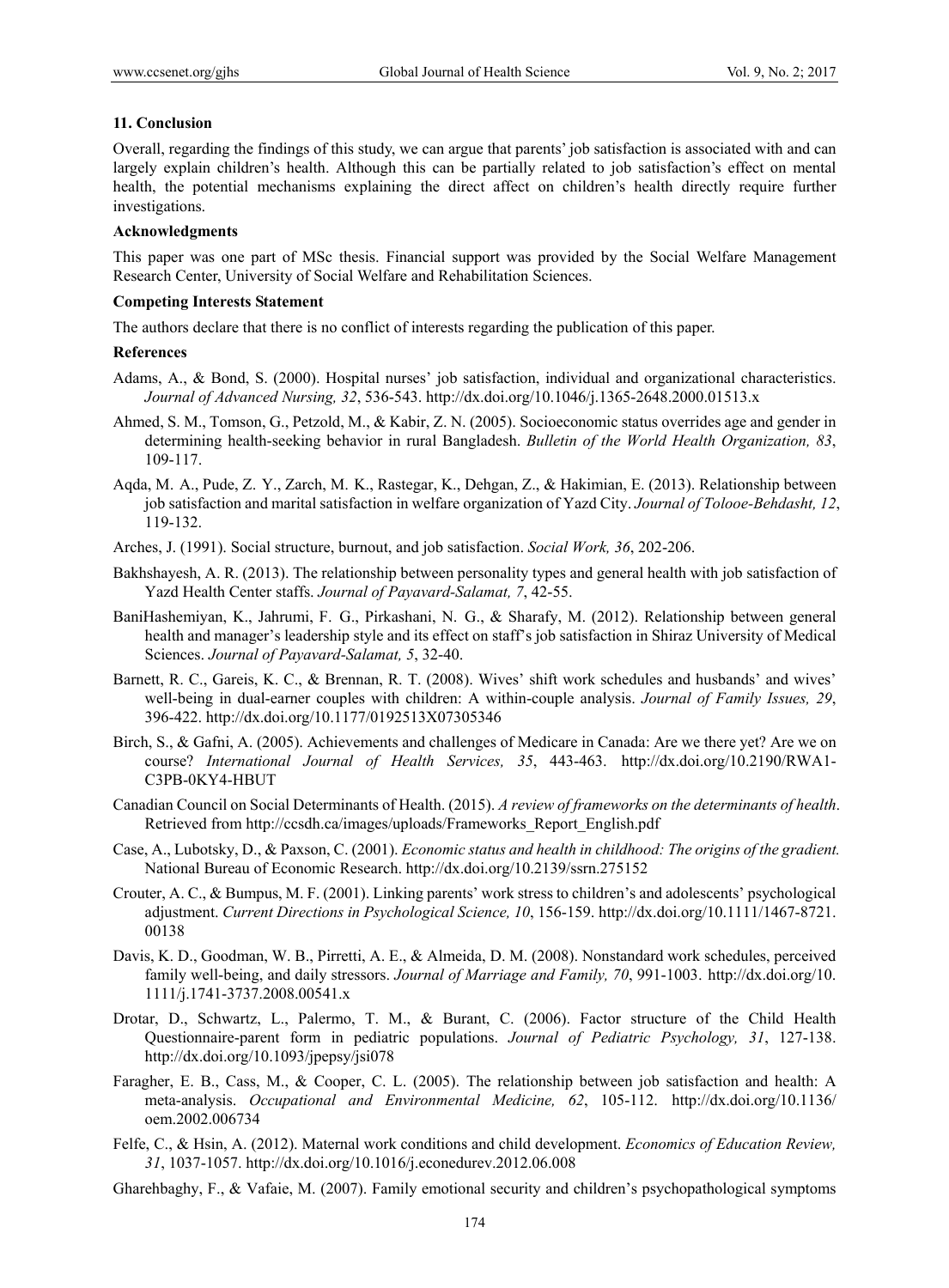and health: An investigation of the meditational and moderational role of children's temperament. *Journal of Research in Psychological Health, 1*, 5-17.

- Ghassemie, V. (2014). *Structural Equation Modeling in Social Researches using Amos Graphics*. Tehran, Jammee Shenasan (Book).
- Golzarpour, M., Vameghi, M., Sajjadi, H., & Harouni, G. R. G. A. (n.d.). *Validity and reliability of Persian Version of Children's Health-related Quality of Life.* North Khorasan University of Medical Sciences Journal.
- Grandey, A., Cordeiro, B., & Crouter, A. (2005). A longitudinal and multi-source test of the work-family conflict and job satisfaction relationship. *Journal of Occupational and Organizational Psychology, 78*, 305-323. http://dx.doi.org/10.1348/096317905X26769
- Habib, S., & Shirazi, M. A. (2003). Job satisfaction and mental health among the employees of a general hospital. *Journal of Psychiatry and Clinical Psychology, 8*, 64-73.
- Hadadi, M., Kaldi, A., Sajjadi, H., & Salehi, M. (2011). Relationship between job classification and mental health in employed women. *Social Welfare Quarterly, 11*, 107-127.
- Han, W.-J. (2008). Shift work and child behavioral outcomes. *Work, Employment & Society, 22*, 67-87. http://dx.doi.org/10.1177/0950017007087417
- Han, W.-J., & Miller, D. P. (2009). Parental work schedules and adolescent depression. *Health Sociology Review, 18*, 36-49. http://dx.doi.org/10.5172/hesr.18.1.36
- Han, W.-J., & Waldfogel, J. (2007). Parental work schedules, family process, and early adolescents' risky behavior. *Children and Youth Services Review, 29*, 1249-1266. http://dx.doi.org/10.1016/j.childyouth.2007.05.011
- HarandI, M. R. A., & Borjali, A. (2005). Relationship between coping skills and job satisfaction. J*ournal of Psychology, 9*, 186-198.
- Harouni, G. R. G. A., Boroujeni, M. B., Jafari, S. E. M., & Boroujeni, K. S. (n.d.). Effectiveness of four preventive methods on attitudes toward drug abuse and mental health among high school boys. *Journal of Cognitive Science.*
- Hobbi, M. B., Moghaddasi, H., Hatami, H. R., AzadmarzAbadi, E., & Anisi, J. (2011). Relationship between job satisfactions of employees with family mental health in a military unit. *Journal of Military Psychology (JMP), 2*, 57-66.
- Jeong, I. S. (2012). Working conditions, job perceptions, job satisfaction, and intentions to stay at the job for clinical research coordinators in the Republic of Korea. *Drug Information Journal, 46*, 303-312. http://dx.doi.org/10.1177/0092861512436841
- Kaheh, D., & Heivadi, T. (2012). Job satisfaction & mental health. *Journal of Payesh, 11*, 391-397.
- Kristensen, N., & Westergård-Nielsen, N. (2004). *Does low job satisfaction lead to job mobility?*
- Landgraf, J. M., & Abetz, L. N. (1996). Measuring health outcomes in pediatric populations: Issues in psychometrics and application. *Quality of Life and Pharmaco Economics in Clinical Trials* (2nd ed., pp. 793-802). Philadelphia: Lippincott-Raven.
- Li, J., Johnson, S. E., Han, W., Andrews, S., Kendall, G., Strazdins, L., & Dockery, A. (2013). *Parents' Nonstandard Work Schedules and Child Wellbeing.* A Critical Review of the Literature. http://www.wzb.eu/sites/default/files/publikationen/postprints/li\_parents\_nonstandard\_work\_schedules\_and \_child\_wellbeing.pdf
- Lu, H., While, A. E., & Barriball, K. L. (2005). Job satisfaction among nurses: A literature review. *International Journal of Nursing Studies, 42*, 211-227. http://dx.doi.org/10.1016/j.ijnurstu.2004.09.003
- Makowiec-Dąbrowska, T., Koszada-Włodarczyk, W., Bortkiewicz, A., Gadzicka, E., Siedlecka, J., Jóźwiak, Z., & Janusz, P. (2008). Zawodowe I pozazawodowe determinanty zdolności do pracy. *Medycyna Pracy, 59*, 9-24.
- Mansour, M. S., Ahmadi, M. S. Y., & Shohami, N. (2012). Relationship between life quality, job satisfaction, and teachers' professional exhaustion. *Journal of Educational Administration Research, 3*, 91-110.
- MasoudZadeh, A., Khalilian, A. R., Ashrafi, M., & Kimiabigi, K. (2004). The midtrimester means arterial pressure in the prediction of pre-eclampsia. *Journal of Mazandaran University of Medical Sciences, 14*, 74-83.
- Parcel, T. L., & Menaghan, E. G. (1994). *Parents' jobs and children's lives*. Transaction Publisher, Chicago.
- Pugno, M., & Depedri, S. (2010). Job performance and job satisfaction: An integrated survey. *Economia Politica,*